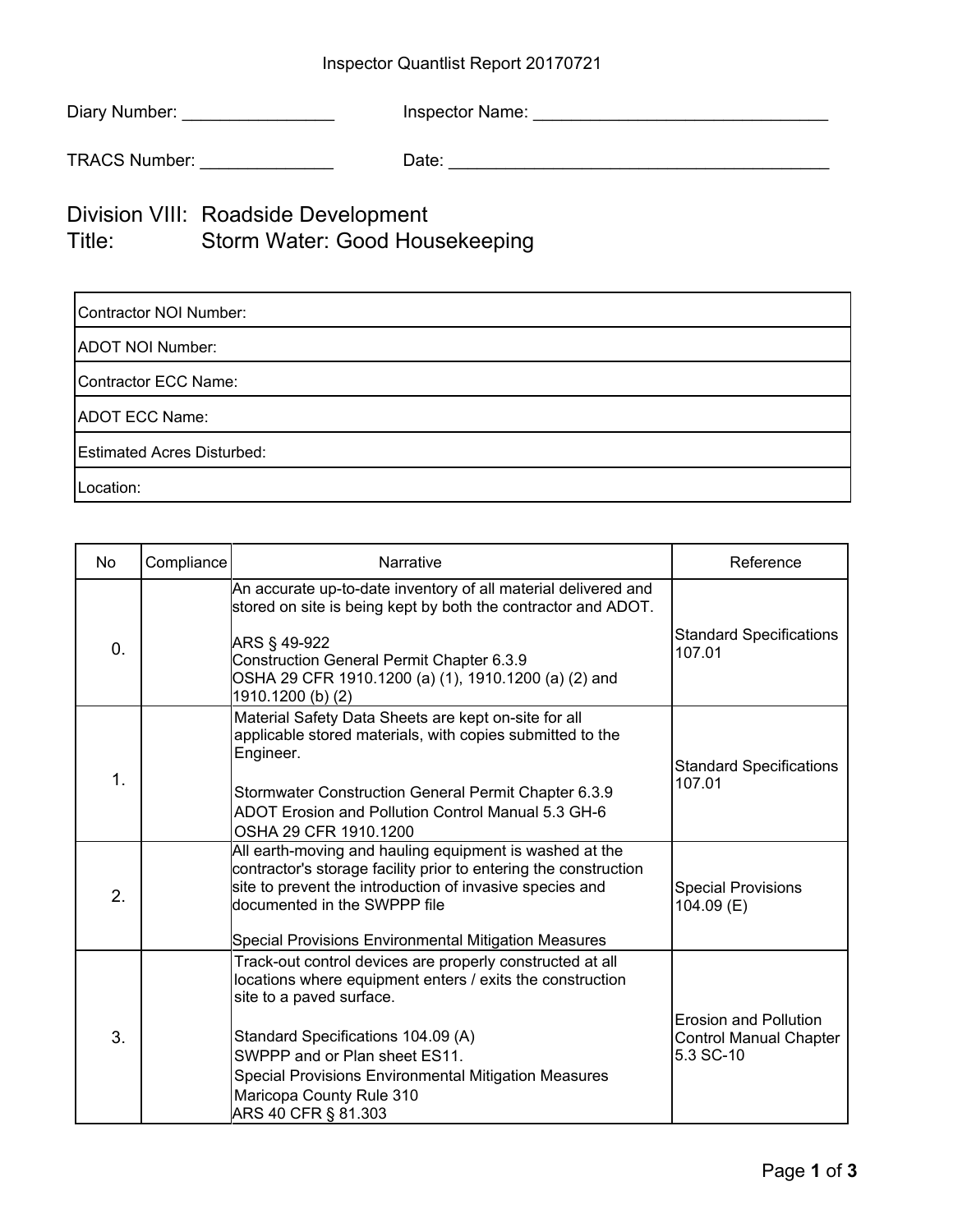|     | $\frac{1}{2}$ inspector Quartitist Report Z0 17 07 Z i                                                                                                                                                                                                                                                                                                         |                                                                           |
|-----|----------------------------------------------------------------------------------------------------------------------------------------------------------------------------------------------------------------------------------------------------------------------------------------------------------------------------------------------------------------|---------------------------------------------------------------------------|
| 4.  | BMP's are being used around Klein Tanks, hurricane pumps,<br>fire hydrants, etc. where water is loaded in water trucks or<br>water pulls.<br>Erosion and Pollution Control Manual Chapter 5.3 GH-2<br>Special Provisions 104.09 (A)                                                                                                                            | <b>Erosion and Pollution</b><br><b>Control Manual Chapter</b><br>5.3 EC   |
| 5.  | All materials tracked onto paved surfaces is removed within 24- Special Provisions<br>hours, or as required by local municipal requirements.                                                                                                                                                                                                                   | $104.09$ (E)                                                              |
| 6.  | Discharges from dewatering operations are properly contained<br>per the SWPPP or in accordance with DiMinimus Permit<br>requirements.<br>Special Provisions 104.09 (A)                                                                                                                                                                                         | <b>Erosion and Pollution</b><br><b>Control Manual Chapter</b><br>5.3 NS-2 |
| 7.  | Wastes resulting from on-site vehicle and equipment cleaning<br>are fully contained, collected and properly disposed of.<br>Special Provisions 104.09 (A)                                                                                                                                                                                                      | <b>Erosion and Pollution</b><br><b>Control Manual Chapter</b><br>5.3 GH-1 |
| 8.  | For on-site fueling and fluid maintenance of vehicles and<br>equipment, drip-pans or absorbent pads are used, unless<br>performed over an impermeable surface in a dedicated fueling<br>larea.<br>Special Provisions 104.09 (A)<br>Erosion and Pollution Control Manual Chapter 5.3 GH-3<br>EPA 2017 GCP Modified 2.3.1                                        | <b>Erosion and Pollution</b><br><b>Control Manual Chapter</b><br>5.3 GH-2 |
| 9.  | Spill clean-up materials and spill-kits are available in<br>designated fueling areas, materials delivery and storage areas,<br>and carried on all portable fueling equipment.<br>Special Provisions 104.09 (A)<br>Erosion and Pollution Control Manual Chapter 5.3 GH-2<br>Erosion and Pollution Control Manual Chapter 5.3 GH-3<br>EPA 2017 GCP Modified 2.31 | <b>Special Provisions</b><br>104.09 (A)                                   |
| 10. | Stockpiles of aggregates and other materials are protected with<br>sediment barriers such as compacted berms or dikes, silt<br>fences, etc.<br>Special Provisions 104.09 (A)                                                                                                                                                                                   | <b>Erosion and Pollution</b><br><b>Control Manual Chapter</b><br>5.3 GH-7 |
| 11. | Temporary storage containment facilities for liquids and<br>petroleum products are provided with a spill containment<br>volume equal to 1.5 times the volume of all containers therein.<br>Special Provisions 104.09 (A)                                                                                                                                       | <b>Erosion and Pollution</b><br><b>Control Manual Chapter</b><br>5.3 GH-8 |
| 12. | Watertight trash receptacles are provided in the contractor's<br>yard, field trailer area and other locations where workers<br>congregate for lunch and break periods.<br>Special Provisions 104.09 (A)<br>Erosion and Pollution Control Manual Chapter 5.3 WM-1                                                                                               | <b>Standard Specifications</b><br>107.11                                  |